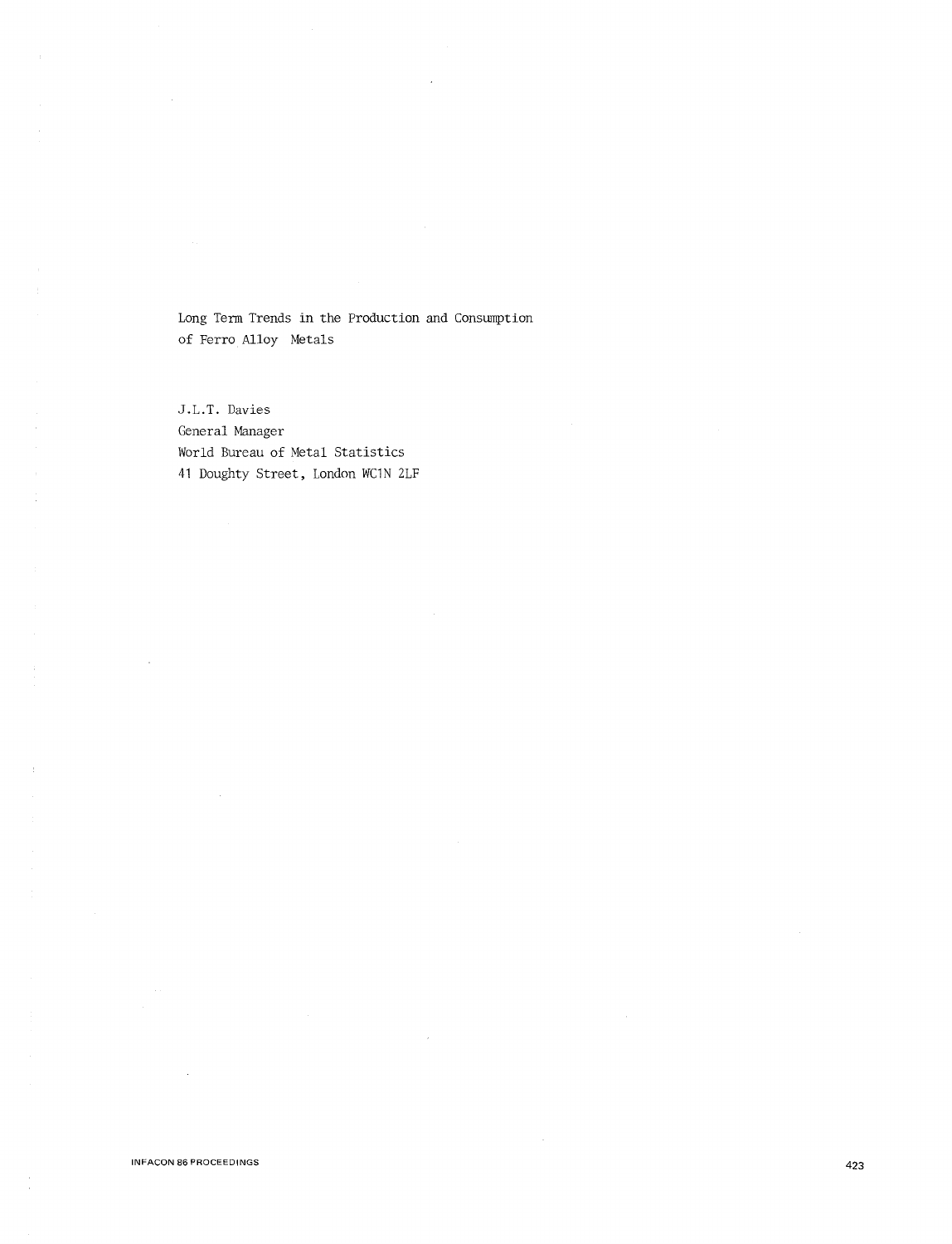Mr. Chairman, ladies and gentleman may I begin by thanking the organising committee of ABRAFE for this opportunity to address such a distinguished audience in this very beautifyl city of Rio de Janeiro, to which this is my first visit.

The ferro-alloy metals are almost by definition inextricably involved in the fate of the steel industry although their role elsewhere is of considerable importance, and indeed in some instances of growing importance. Turning first however to the subject of production and specifically to the statistics of mine output it is clear that for the major ferro-alloy metals the last ten years have been a period of erratic output and such growth as has occurred has been at a substantially slower rate than in the previous decade. This is not in any way unusual and reflects the general slowing down in the world's economy over this period which is generally attributed to the first of the oil price increase in 1973.

I do not intend to make my talk a recital of statistics, some of which are in the appendix to the printed version of my speech, and many of which are in any case familiar to you as part of every day work. Instead I hope to highlight the more unusual features of the data and the outstanding changes that have taken place in the industry over the past decade or so which are evident from the numbers.

Before looking at the fate of the ferroalloys themselves it might perhaps be helpful to establish some bench marks regarding the overall progress of the steel industry, for this is, or should be, the main impetus behind the demand for many of the ferro-alloy metals.

Steel together with all of the older non-ferrous metals, and indeed some of the newer ones also, is now very much a defender of markets against the incursions of newer materials, particularly plastics and latterly even ceramics. This is reflected in progress over the last decade where production of steel has grown hardly at all compared to some growth in the world industrial production. It is presently unlikely

that any european statesman in the last quarter of this century would comment as Bismark did in the last quarter of the nineteenth century, that the issues of the future would be determined by "Blood and Iron". Indeed it seems that whereas even thirty years ago the United States would have viewed the loss of supremacy in steel production to both Japan and the Soviet Union as a matter grave concern, today it views this with comparative. indifference, and it is the Japanese challenge in fifth generation computers that the United States seems to fear most.

Turning again to the ferro-alloy metals themselves, the most dependant of these on the fortunes of the steel industry is of course manganese, and it is noticable although hardly surprising that total world mine output declined over the period 1975-1984.

Western world production fell by nearly a third between 1975 and 1983, although there was some increase in output in 1984 and again last year. Five countries Australia, Gabon, India, Brazil and South Africa account for over 90% of western world output, and since the production of the first four has been maintained at broadly the same level over the period since 1975, it is South African output which has declined the most markedly from nearly 6 million tons in 1975 to just over 3 million tons in 1984. Manganese ore is one of the few minerals for which some reliable production information is available for the Soviet Union, and it is interesting to note that production has increased fairly steadily over the decade to the point where the Sovjet Union alone now accounts for over half the total world manganese ore output. There is probably no other metal where Russian dominance is quite so large, although manganese has much in common with quite a number of other metals, where Russian and South African production together account for a sizeable and indeed dominant part of total world output. This is the case for manganese, chromium and vanadium amongst the ferro-alloys and for most of the precious metals.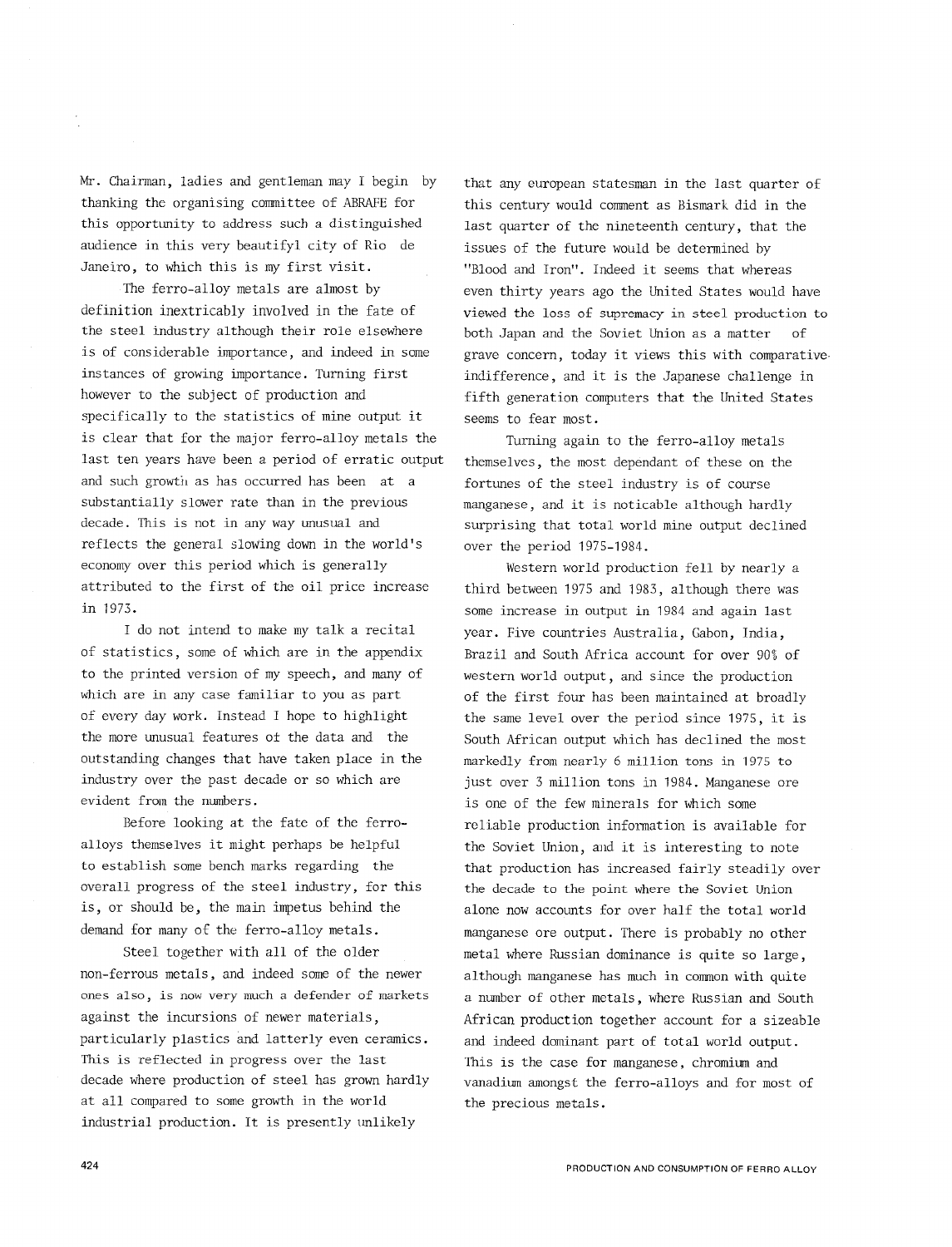#### THOUSAND METRIC TONS

# **MANGANESE World Mine Production**

|                             | 1975            | 1976           | 1977            | 1978               | 1979           | 1980            | 1981           | 1982                     | 1983                     | 1984                                         |
|-----------------------------|-----------------|----------------|-----------------|--------------------|----------------|-----------------|----------------|--------------------------|--------------------------|----------------------------------------------|
|                             |                 |                |                 |                    |                |                 |                |                          |                          |                                              |
| <b>EUROPE</b>               |                 |                |                 |                    |                |                 |                |                          |                          |                                              |
| Austria                     | 73.8            | 70.6           | 64.7            | 51.4               | 59.0           | 58.1            | 55.9           | 61.5                     | 65.3                     | 67.1                                         |
| Greece<br>Italy             | 8.3<br>and in   | 8.2<br>4.5     | 8.9<br>9.3      | 7.0<br>. 9.7       | 5.7<br>9.8     | 5.6<br>9.2      | 5.5<br>8.8     | $5.0^{\circ}$<br>8.7     | 5.0<br>9.0               | $5.0^6$<br>$9.0^{\epsilon}$                  |
| Yugoslavia                  | 13.3            | 19.0           | 24.8            | 27.4               | 30.2           | 30.0            | 31.0           | 27.4                     | 25.0                     | 25.0 <sup>6</sup>                            |
| Total. .                    | 95.4            | 102.3          | 107.7           | 95.5               | 104.7          | 102.9           | 101.2          | 102.6                    | 104.3                    | 106.1                                        |
| AFRICA                      |                 |                |                 |                    |                |                 |                |                          |                          |                                              |
| Egypt                       | 3.6             | 4.1            | 3.6             | 0.2                |                |                 |                |                          |                          |                                              |
| Gabon                       | 1 122.0         | 1 096.5        | 928.2           | 863.9              | 1 175.6        | 1 089.4         | 786.9          | 756.8                    | 946.9                    | 1 081.0                                      |
| Ghana                       | 415.3<br>52.5   | 316.9<br>52.5  | 292.4<br>62.5   | 316.7<br>68.0      | 253.8<br>68.0  | 249.9           | 223.1<br>50.0  | 159.9<br>48.3            | 197.3<br>73.5            | 248.0<br>56.8                                |
|                             | 5 881.0         | 5 503.0        | 5 290.0         | 4 4 2 5.0          | 5 209.0        | 52.5<br>5 700.0 | 5 032.0        | 5 216.5                  | 2 886.0                  | 3 049.4                                      |
| Sudan                       | $\equiv$        | 0.5            | 0.5             | 0.5                | 0.5            | 0.4             |                |                          |                          |                                              |
| Zaire                       | 308.5           | 182.2          | $150.0^{\circ}$ | 100.0 <sup>6</sup> |                |                 | 30.8           | 4.0                      |                          |                                              |
| Total                       | 7 782.9         | 7 155.7        | 6 727.2         | 5 7 7 4 . 3        | 6 706.9        | 7 092.2         | 6 122.8        | 6 185.5                  | 4 103.7                  | 4 4 3 5.2                                    |
| ASIA                        |                 |                |                 |                    |                |                 |                |                          |                          |                                              |
| India<br>Indonesia          | 1 300.0<br>13.9 | 1 500.0<br>9.8 | 1 500.0<br>6.0  | 1 619.0<br>5.9     | 1 771.0<br>5.9 | 1 692.0<br>4.3  | 1 526.0<br>2.6 | 1 468.0<br>17.9          | 1 260.0<br>8.3           | $1097.0^{\circ}$<br>8.0 <sup>6</sup>         |
|                             | 36.0            | 40.0           | 40.0            | 30.0               | 20.0           | 20.0            | 20.0           | 20.0                     | 20.0                     | 20.0                                         |
| Japan                       | 42.5            | 38.7           | 32.9            | 28.7               | 23.2           | 19.1            | 21.0           | 19.9                     | 20.0                     | $20.0^{\circ}$                               |
| Malaysia                    | 133.3           | 94.1           | 54.7            | 42.7               | 31.6           | 4.0             | $\sim$         | Ξ.                       | $\overline{\phantom{0}}$ | ÷                                            |
| Pakistan                    | 0.1             | 0.1            | 0.4             | 0.1                | 0.1            | 0.2             | 0.1            | 0.1                      | $\overline{\phantom{0}}$ |                                              |
| Philippines                 | ÷.<br>1.3       | 4.8            | 8.9             | 1.5                | 1.7            | 1.2             | 1.2            | 0.7                      | 0.7                      | L.                                           |
| South Korea<br>Thailand     | 24.1            | 0.6<br>50.1    | 0.3<br>76.9     | 0.3<br>72.1        | 35.3           | 54.3            | 10.9           | 7.7                      | 6.7                      | $\overline{\phantom{a}}$<br>$7.0^{\epsilon}$ |
| Turkey                      | 9.9             | 0.5            | 2.9             | ÷.                 | 26.2           | 10.4            | 1.2            | 0.6                      | 0.3                      | $3.0^{\circ}$                                |
| Total                       | 1 561.1         | 1 738.7        | 1 723.0         | 1 800.3            | 1915.0         | 1 805.5         | 1 583.0        | 1 534.9                  | 1 316.0                  | 1 155.0                                      |
| AMERICA                     |                 |                |                 |                    |                |                 |                |                          |                          |                                              |
|                             | 17.2            | 28.1           | 24.5            | 34.4               | 28.1           | 20.9            | 21.8           | $\overline{\phantom{0}}$ | L.                       |                                              |
| Argentina<br>Bolivia        | 51.2<br>1.2     | 53.1<br>12.3   | 52.4<br>8.6     | 18.5<br>0.9        | 10.2<br>10.9   | 6.1<br>0.9      | 3.1<br>0.9     | 1.3                      | 1,3                      | 1.3 <sup>5</sup>                             |
| Brazil                      | 2 828.0         | 2 881.0        | 2 732.0         | 2 744.4            | 2 729.0        | 3 044.3         | 3 165.7        | 2 883.2                  | 2 594.0                  | 2,600.0                                      |
| Chile                       | 20.0            | 24.4           | 18.0            | 23.2               | 25.0           | 27.7            | 25.6           | 16.1                     | 26.1                     | $26.2^{e}$                                   |
| Mexico                      | 154.2           | 163.2          | 175.2           | 188.3              | 177.4          | 161.0           | 208.3          | 183.1                    | 133.0                    | 177.0                                        |
| Peru                        | 2.0             | 2.2            |                 |                    |                |                 |                |                          |                          |                                              |
| Total                       | 3 073.8         | 3 164.3        | 3 010.7         | 3 009.7            | 2 980.6        | 3 260.9         | 3 4 2 5.4      | 3 083.7                  | 2 754.4                  | 2 804.5                                      |
| <b>OCEANIA</b>              | 1 554.9         | 2 154.2        | 1 389.0         | 1 248.9            | 1 724.1        | 2 019.5         | 1449.0         | 1 127.0                  | 1 370.0                  | 1 717.0                                      |
| Vanuatu                     | 46.5            | 35.1           | 23.0            | 20.7               | 10.6           |                 |                |                          |                          |                                              |
| Total                       | 1 601.4         | 2 189.3        | 1 412.0         | 1 269.6            | 1 7 3 4 . 7    | 2 019.5         | 1 449.0        | 1 127.0                  | 1 370.0                  | 1 717.0                                      |
|                             |                 |                |                 |                    |                |                 |                |                          |                          |                                              |
| TOTAL.                      | 14 114.6        | 14 350.3       | 12 980.6        | 11 949.4           | 13 441.9       | 14 281.0        | 12 681.4       | 12 033.7                 | 9 648.4                  | 10 217.8                                     |
| OTHER COUNTRIES<br>Bulgaria | 35.0            | 40.0           | 40.0            | 40.0               | 42.0           | 49.0            | 45.0           | 50.0                     |                          |                                              |
| Hungary                     | 182.4           | 165.1          | 160.6           | 156.2              | 130.9          | 134.5           | 122.0          | 150.0                    | 50.0<br>160.0            |                                              |
| U.S.S.R.                    | 8 4 5 9 . 0     | 8 636.0        | 8 5 9 5.0       | 9 0 57.0           | 10 244.0       | 9 750.0         | 9 150.0        | 9 200.0                  | 10 400.0                 |                                              |
| China                       | 1 000.0         | 1 000.0        | 1 100.0         | 1 300.0            | 1 500.0        | 1 600.0         | 1 600.0        | 1 600.0                  | 1 600.0                  |                                              |
| Total                       | 9 676.4         | 9 841.1        | 9 8 9 5.6       | 10 553.2           | 11 916.9       | 11 533.5        | 10 917.0       | 11 000.0                 | 12 210.0                 |                                              |
| WORLD TOTAL                 | 23 791.0        | 24 191.4       | 22 876.2        | 22 502.6           | 25 358.8       | 25 814.5        | 23 598.4       | 23 033 7                 | 21 858.4                 |                                              |

This table shows the gross weight ores and concentrates produced.

Notes 1. Estimated

In the United States, and probably elsewhere, arourd95% of total manganese output is, and has been for many years, consumed one way or another in the steel industry, and within this total nearly 80% is used in the production of ordinary carbon steel. It would be difficult to envisage any significant shift in the demand pattern for manganese in the short term which would effect this overwhelming dependence upon the steel industry. A major trend which has occurred however over the past two decades is in the increasing tendancy of the manganese ore producers to upgrade more of their output to ferro-manganese or silicio-manganese locally

than hitherto, reflecting the desire of major exporting countries to increase the value added content of their raw materials. An aspiration which is characteristic of all raw material producers. In the United States the production of manganese ferro-alloys had declined by 1978 to only 30% of the level in 1960, whereas by the same year South Africa had become the world's biggest producer of manganese ferro-alloys. A similar trend was evident also in Brazil, Mexico, Australia and India. Infact exports of manganese ore as a percent of total production peaked at just over 50% in 1974. East/West trade has also undergone some changes over the past decade.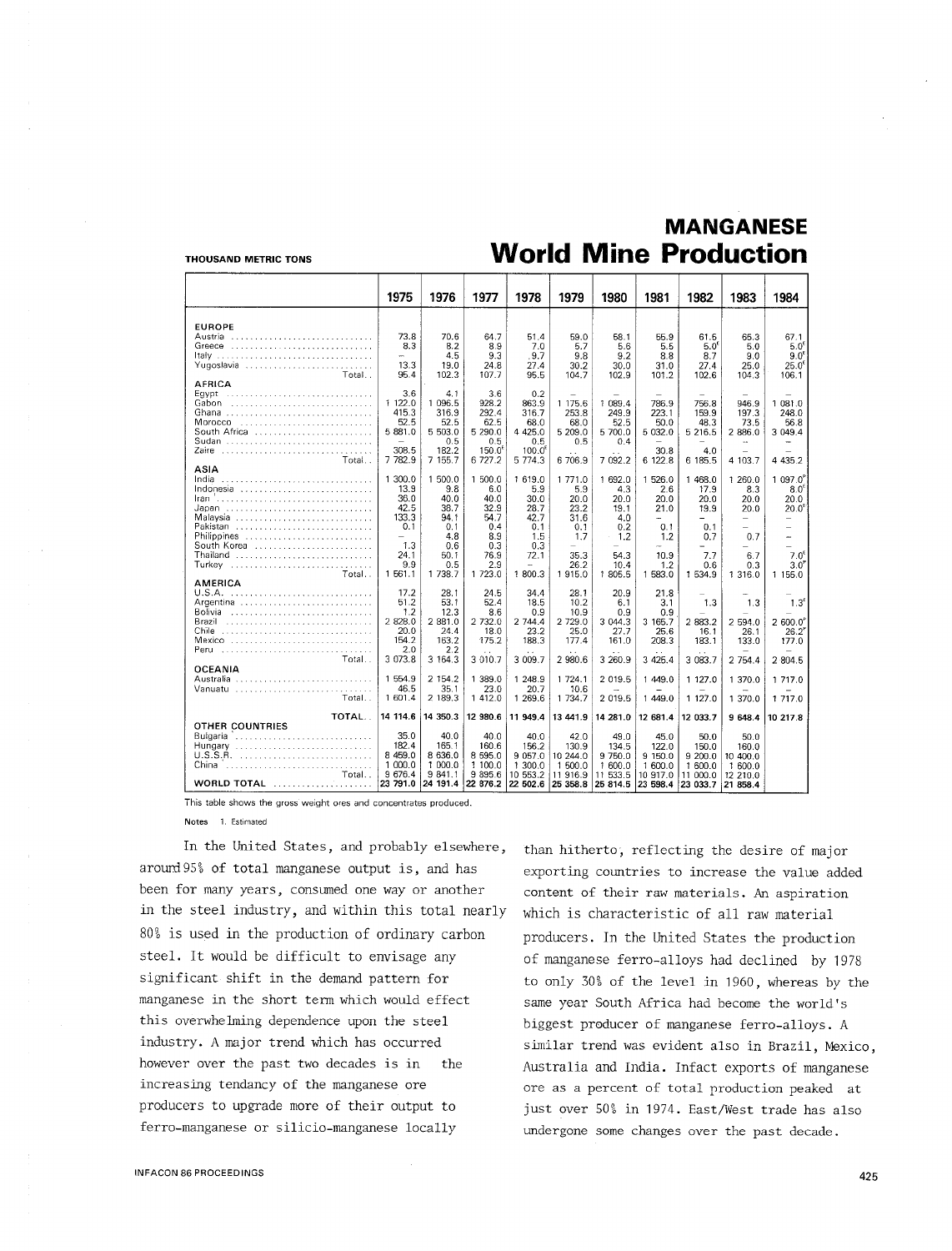Trade between EEC and the Soviet Union which in 1970 was significant had by 1976 almost ceased and the Eastern Bloc, despite the high level of Soviet output, has now become overall a net importer of manganese ores.

As far as longer term consumption trends are concerned, it is generally felt that the continuing reduction in manganese use per unit of steel output is coming to an end. Even in the United States a relatively late convert to the wholesale continuous casting of steel, the US Bureau of Mines has estimated that from as early as 1987 there will be a constant intensity of manganese use. If this is so, then coupled to a rising demand for steel, manganese consumption should begin to move ahead at a comparable rate.

Although the production of chromium is not so heavily concentrated as that of mangenese, South Africa and the Soviet Union again account

for the bulk of world output, and in the western world South Africa and Zimbabwe have born the brunt of the demand cycle. Elsewhere output in Brazil and Turkey has declined and only in New Caledonia, is output, although still small, growing at a reasonably rapid pace. In eastern europe, Albania has expanded production in recent years, and since this is one of their few commodities for which there is a market in the west, it is likely they will continue to do so if that is possible.

The fortunes of both chromium and nickel are linked very closely to that of the stainless steel industry and it might be helpful therefore at this point to look at the stainless steel industry over this period. For the ten years up to 1973 stainless steel production increased by an average of over 10% per annum, significantly in excess of the general growth in the world economy as a whole. Since then however there has·

**THOUSAND METRIC TONS** 

## **CHROMIUM World Mine Production**

|                         | 1975                   | 1976                     | 1977                 | 1978                     | 1979                     | 1980                     | 1981                     | 1982                     | 1983                     | 1984               |
|-------------------------|------------------------|--------------------------|----------------------|--------------------------|--------------------------|--------------------------|--------------------------|--------------------------|--------------------------|--------------------|
|                         |                        |                          |                      |                          |                          |                          |                          |                          |                          |                    |
| <b>EUROPE</b>           |                        |                          |                      |                          |                          |                          |                          |                          |                          |                    |
| Finland                 | 164.0                  | 173.0                    | 166.0                | 176.0                    | 175.0                    | 182.0                    | 197.0                    | 180.0                    | 157.0                    | 128.0              |
| Greece                  | 24.5                   | 26.9                     | 33.5                 | 30.3                     | 34.8                     | 33.6                     | 30.0                     | 30.0 <sup>E</sup>        | 30.0                     | 30.0 <sup>6</sup>  |
| Yugoslavia              | 40.2                   | 36.9                     | 52.8                 | 54.7                     | 90.7                     | 90.0                     | 90.0                     | 81.6                     | 90.0                     | 90.0 <sup>6</sup>  |
| Total                   | 228.7                  | 236.8                    | 252.3                | 261.0                    | 300.5                    | 305.6                    | 317.0                    | 291.6                    | 277.0                    | 248.0              |
| <b>AFRICA</b>           |                        |                          |                      |                          |                          |                          |                          |                          |                          |                    |
| Egypt<br>Madagascar     | 0.1<br>194.0           | 0.1                      | 0.1                  | 0.1                      | $\equiv$                 | -                        |                          | $\overline{\phantom{0}}$ | $=$                      |                    |
| South Africa            | 2 075.0                | 211.0<br>2 409.0         | 165.0<br>3 3 1 9 . 0 | 119.0                    | 128.0                    | 146.5                    | 99.7                     | 100.0 <sup>ε</sup>       | 100.0                    | 100.0 <sup>6</sup> |
| Sudan                   | 7.8                    | 10.9                     | 17.3                 | 3 141.0<br>20.6          | 3 297.0<br>19.1          | 3 428.0                  | 2 869.5                  | 2869.5                   | 2 2 3 1.6                | 3 006.2            |
| Zimbabwe                | 875.7                  | 863.9                    | 677.3                | 477.8                    | 541.8                    | 23.0                     | 25.5                     | $25.0^6$                 | 25.0                     | 25.0 <sup>E</sup>  |
| Total                   | 3 152.6                | 3 494.9                  | 4 178.7              | 3 758.5                  | 3 985.9                  | 553.5<br>4 151.0         | 536.1<br>3 530.8         | 431.6                    | 431.4                    | $465.0^{6}$        |
| <b>ASIA</b>             |                        |                          |                      |                          |                          |                          |                          | 3 4 26.1                 | 2 788.0                  | 3 596.2            |
| Cyprus                  | 27.6                   | 9.2                      | 14.2                 | 15.1                     | 15.7                     | 16.3                     | 10.4                     | 10.4                     |                          |                    |
| India                   | 500.3                  | 402.1                    | 352.5                | 266.3                    | 309.8                    | 319.5                    | 334.7                    | 334.7                    | 372.0                    | 426.0°             |
| <b>Iran</b>             | 172.4                  | 159.7                    | 233.1                | 197.8                    | 136.1                    | 81.6                     | 29.9                     | 30.0 <sup>5</sup>        | 30.0                     | 30.0 <sup>6</sup>  |
| Japan                   | 7.6                    | 7.3                      | 5.9                  | 2.9                      | 3.9                      | 4.4                      | 3.5                      | 3.5                      | 3.5                      | 3.5 <sup>E</sup>   |
| Pakistan                | 10.1                   | 12.4                     | 10.0                 | 1.0                      | 4.9                      | 3.8                      | 1.1                      | 3.0                      | 3.0                      | $3.4^\circ$        |
| Philippines<br>Thailand | 518.3                  | 392.8                    | 497.3                | 481.6                    | 532.9                    | 433.3                    | 360.5                    | 254.6                    | 209.8                    | 209.2              |
| Turkey                  | 0.2<br>472.5           | $\overline{\phantom{a}}$ | 0.5                  | 0.1                      | $\sim$                   | $\overline{\phantom{0}}$ | $\overline{\phantom{m}}$ | $\overline{\phantom{0}}$ | $\overline{\phantom{0}}$ | -                  |
| Total                   | 1 709.0                | 281.7<br>1 265.2         | 267.6                | 212.2                    | 175.6                    | 239.1                    | 225.4                    | 227.5                    | 181.0                    | 217.0              |
| <b>AMERICA</b>          |                        |                          | 1 381.1              | 1 177.0                  | 1 178.9                  | 1 098.0                  | 965.5                    | 863.7                    | 799.3                    | 889.1              |
| Brazil                  | 702.2                  | 702.2                    | 1 024.0              | 969.6                    | 932.1                    | 833.9                    | 926.4                    |                          |                          |                    |
| Colombia                | 10.0                   | 10.0                     | ш.                   | $\overline{\phantom{a}}$ | $\overline{\phantom{0}}$ |                          |                          | 667.6                    | 469.0                    | 470.0 <sup>°</sup> |
| Total                   | 712.2                  | 712.2                    | 1 024.0              | 969.6                    | 932.1                    | 833.9                    | 926.4                    | 667.6                    | 469.0                    | 470.0              |
| <b>OCEANIA</b>          |                        |                          |                      |                          |                          |                          |                          |                          |                          |                    |
| Australia               |                        |                          |                      | 0.3                      | 1.0                      | 1.0                      | $\overline{\phantom{a}}$ |                          |                          |                    |
| New Caledonia           | 1.1                    | 1.1                      | 8.3                  | 8.2                      | 12.4                     | 2.2                      | 2.7                      | 133.5                    | 209.4                    | 224.2              |
| Total                   | 1.1                    | 1.1                      | 8.3                  | 8.5                      | 13.4                     | 3.2                      | 2.7                      | 133.5                    | 209.4                    | 224.2              |
| TOTAL                   | 5 803.6                | 5710.2                   | 6 844.4              | 6 174.6                  | 6 410.8                  | 6 391.7                  | 5 742.4                  |                          |                          |                    |
| OTHER COUNTRIES         |                        |                          |                      |                          |                          |                          |                          | 5 382.5                  | 4 542.7                  | 5 427.5            |
| Albania                 | 780.0                  | 795.0                    | 880.0                | 990.0                    | 1 016.0                  | 1 080.0                  | 1 140.0                  | 1 200.0                  | 1 230.0                  |                    |
|                         | 1 950.0                | 2 120.0                  | 2 200.0              | 3 300.0                  | 3 200.0                  | 3 400.0                  | 3 300.0                  | 3 400.0                  | 3 400.0                  |                    |
| Viet Nam                | $\ddotsc$              | 9.0                      | 13.0                 | 13.0                     | 14.0                     | 15.0                     | 15.0                     | 15.0                     | 15.0                     |                    |
|                         | 32.0                   | 32.0                     | 20.0                 | 30.0                     | 30.0                     | 30.0                     | 30.0                     | 30.0                     | 30.0                     |                    |
| Total<br>WORLD TOTAL    | 2 762.0<br>8 5 6 5 . 6 | 2 956.0                  | 3 113.0              | 4 3 3 3 .0               | 4 260.0                  | 4 525.0                  | 4 4 8 5.0                | 4 645.0                  | 4 675.0                  |                    |
|                         |                        | 8 6 6 6.2                | 9 9 5 7.4            | 10 507.6                 | 10 670.8                 | 10 916.7                 | 10 227.4                 | 10 027.5                 | 9 217.7                  |                    |

This table shows the production of chromite(Cr2O3) ores and concentrates.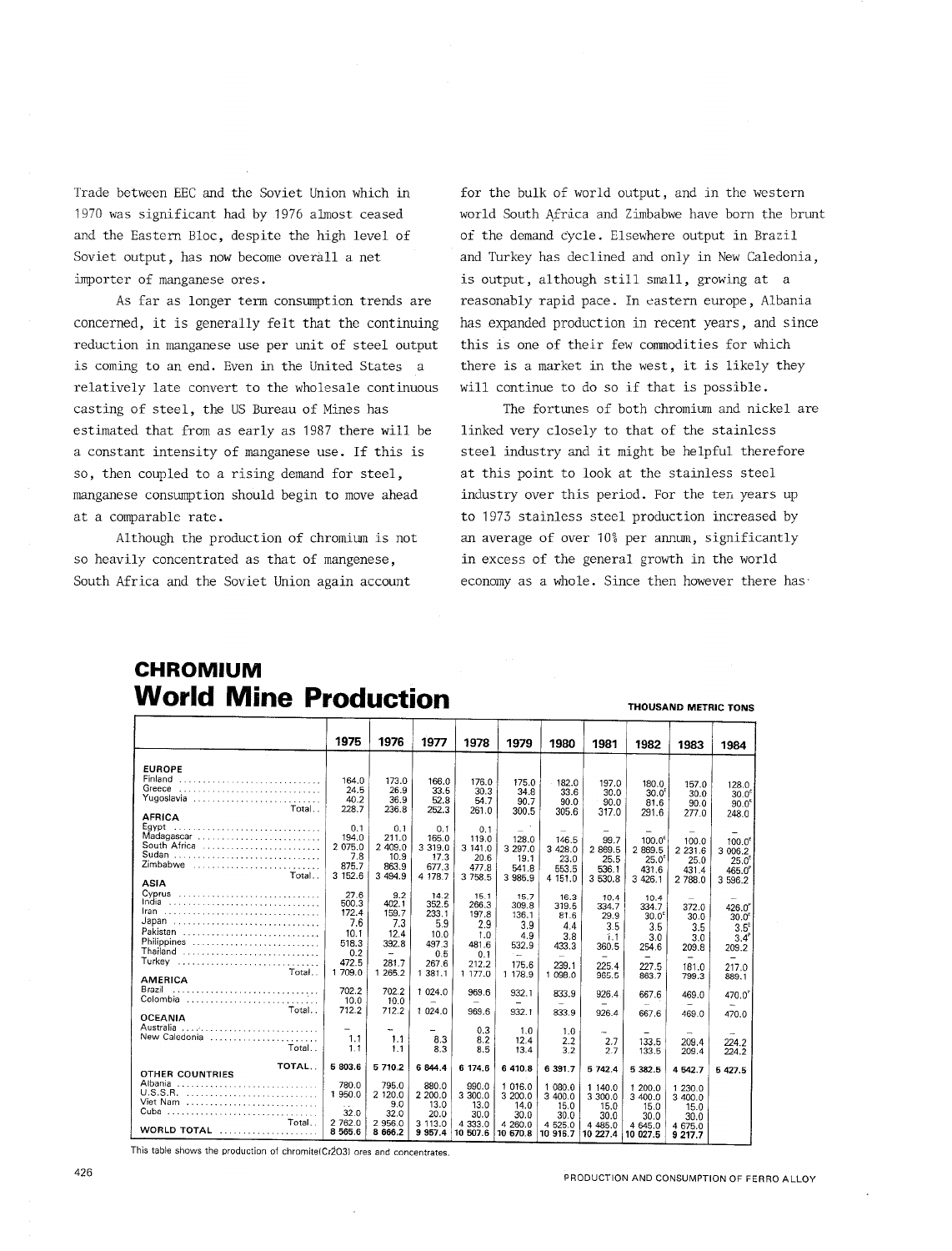been some slowing down in the growth in production of stainless steel, although over the period 1975-84 it still grw by a very respectable 6.5% per annum again well ahead of the growth of comparable industrial output. Given the increasing role of scrap however, especially as the earlier output of stainless steel is recycled, it is hardly surprising that this continuing relatively high growth in stainless steel production has not been reflected in an equivalent growth in the demand for nickel or chromium. Scrap is for all metals an important consideration, but unfortunately the information available is substantially less accurate than that of primary production and therefore its impact is difficult

to identify. Nevertheless the International Iron and Steel Institute in a review of chromium in 1981 estimated that as much as 55% of the chromium going into stainless steel is derived from scrap. This is a very high proportion of total output and points to an extremely efficient recycling industry in this sector. For copper for example the equivalent ratio is about one third. A .comparison of production and consumption of stainless steel over the period indicates that consumption has grown at a slightly faster rate than production. This is due infact to the increasing use of continuous casting making it possible to recover a significantly higher percentage of the ingot

#### THOUSAND METRIC TONS

# **Western World Production of Stainless Steel**

|                                                                                                                        | 1975                                                                                     | 1976                                                              | 1977                                                              | 1978                                                               | 1979                                                               | 1980                                                               | 1981                                                               | 1982                                                                | 1983                                                                | 1984                                                                |
|------------------------------------------------------------------------------------------------------------------------|------------------------------------------------------------------------------------------|-------------------------------------------------------------------|-------------------------------------------------------------------|--------------------------------------------------------------------|--------------------------------------------------------------------|--------------------------------------------------------------------|--------------------------------------------------------------------|---------------------------------------------------------------------|---------------------------------------------------------------------|---------------------------------------------------------------------|
| WESTERN EUROPE<br>Austria<br>Belgium<br>Finland<br><b>France</b><br>Germany, F.R.<br>Sweden<br>United Kingdom<br>Total | 56.<br>107<br>$\overline{\phantom{a}}$<br>419<br>437<br>267<br>77<br>419<br>148<br>1.930 | 59<br>106<br>9<br>497<br>673<br>366<br>110<br>418<br>222<br>2,460 | 76<br>94<br>33<br>572<br>636<br>418<br>142<br>325<br>194<br>2,490 | 74<br>101<br>57<br>538<br>761<br>440<br>156<br>360<br>238<br>2.725 | 77<br>147<br>80<br>613<br>821<br>502<br>156<br>418<br>266<br>3,080 | 79<br>123<br>91<br>594<br>816<br>493<br>161<br>379<br>144<br>2,880 | 71<br>114<br>87<br>509<br>753<br>393<br>160<br>330<br>243<br>2.660 | 74<br>113<br>109<br>529<br>680<br>438<br>192<br>329<br>219<br>2.683 | 68<br>133<br>123<br>544<br>747<br>438<br>197<br>372<br>229<br>2,851 | 78<br>149<br>158<br>646<br>878<br>520<br>292<br>441<br>256<br>3.418 |
| Japan'<br>Other Countries <sup>2</sup><br><b>TOTAL</b>                                                                 | 1.571<br>1.008<br>149<br>4,658                                                           | 2,097<br>1,528<br>196<br>6.281                                    | 2.062<br>1,696<br>212<br>6.460                                    | 1.978<br>1.763<br>247<br>6.713                                     | 2.190<br>1,913<br>237<br>7.420                                     | 2,217<br>1,537<br>252<br>6.886                                     | .862<br>1.583<br>269<br>6.374                                      | 2,121<br>1,119<br>245<br>6.168                                      | 2,230<br>1.591<br>300<br>6.972                                      | 2,595<br>1,608<br>400<br>8.021                                      |

Notes (1) HR production converted on an 80% basis 1975 – 78 and 85% basis 1979-84. Figures revised to include heat-resisting steels.<br>(2) The other countries (and estimate for 1984) are: Australia (20), Argentina (10), Braz

#### THOUSAND METRIC TONS **Consumption of Stainless Steel**

|                                                                                                                               | 1975                                                                  | 1976                                                                  | 1977                                                                    | 1978                                                                   | 1979                                                                    | 1980                                                                     | 1981                                                                    | 1982                                                                    | 1983                                                                    | 1984                                                                    |
|-------------------------------------------------------------------------------------------------------------------------------|-----------------------------------------------------------------------|-----------------------------------------------------------------------|-------------------------------------------------------------------------|------------------------------------------------------------------------|-------------------------------------------------------------------------|--------------------------------------------------------------------------|-------------------------------------------------------------------------|-------------------------------------------------------------------------|-------------------------------------------------------------------------|-------------------------------------------------------------------------|
| <b>WESTERN EUROPE</b><br>Austria<br>Belgium<br>Finland<br><b>France</b><br>Germany, F.R.<br>Sweden<br>United Kingdom<br>Total | 18<br>20<br>15<br>216<br>328<br>185<br>67<br>57<br>99<br>242<br>1,247 | 22<br>26<br>21<br>276<br>419<br>250<br>90<br>63<br>154<br>269<br>.590 | 22<br>30<br>20<br>258<br>412<br>298<br>103<br>52<br>144<br>259<br>1.598 | 23<br>26<br>22<br>256<br>579<br>269<br>81<br>53<br>146<br>218<br>1,673 | 29<br>33<br>38<br>283<br>498<br>353<br>106<br>67<br>168<br>280<br>1.855 | 33<br>33<br>55<br>292<br>548<br>398<br>`100<br>63<br>115<br>233<br>1,870 | 23<br>30<br>42<br>249<br>493<br>306<br>103<br>57<br>138<br>205<br>1,646 | 28<br>30<br>46<br>266<br>474<br>330<br>117<br>61<br>130<br>223<br>1,705 | 42<br>31<br>50<br>253<br>516<br>288<br>107<br>64<br>170<br>239<br>1.760 | 42<br>40<br>53<br>276<br>671<br>386<br>107<br>72<br>195<br>296<br>2,138 |
| Other Countries                                                                                                               | 717<br>769<br>542                                                     | 830<br>1,053<br>672                                                   | 829<br>1,138<br>730                                                     | 841<br>1,232<br>614                                                    | 1.064<br>1.347<br>744                                                   | 1.074<br>1.124<br>682                                                    | 957<br>1,196<br>696                                                     | 1,070<br>972<br>628                                                     | 1.171<br>1,181<br>908                                                   | 1.270<br>1,355<br>967                                                   |
| TOTAL                                                                                                                         | 3.275                                                                 | 4.145                                                                 | 4,295                                                                   | 4.360                                                                  | 5,010                                                                   | 4.750                                                                    | 4.495                                                                   | 4,375                                                                   | 5.020                                                                   | 5.730                                                                   |

**Note** The basis upon which this table has been calculated is explained in the introductory section.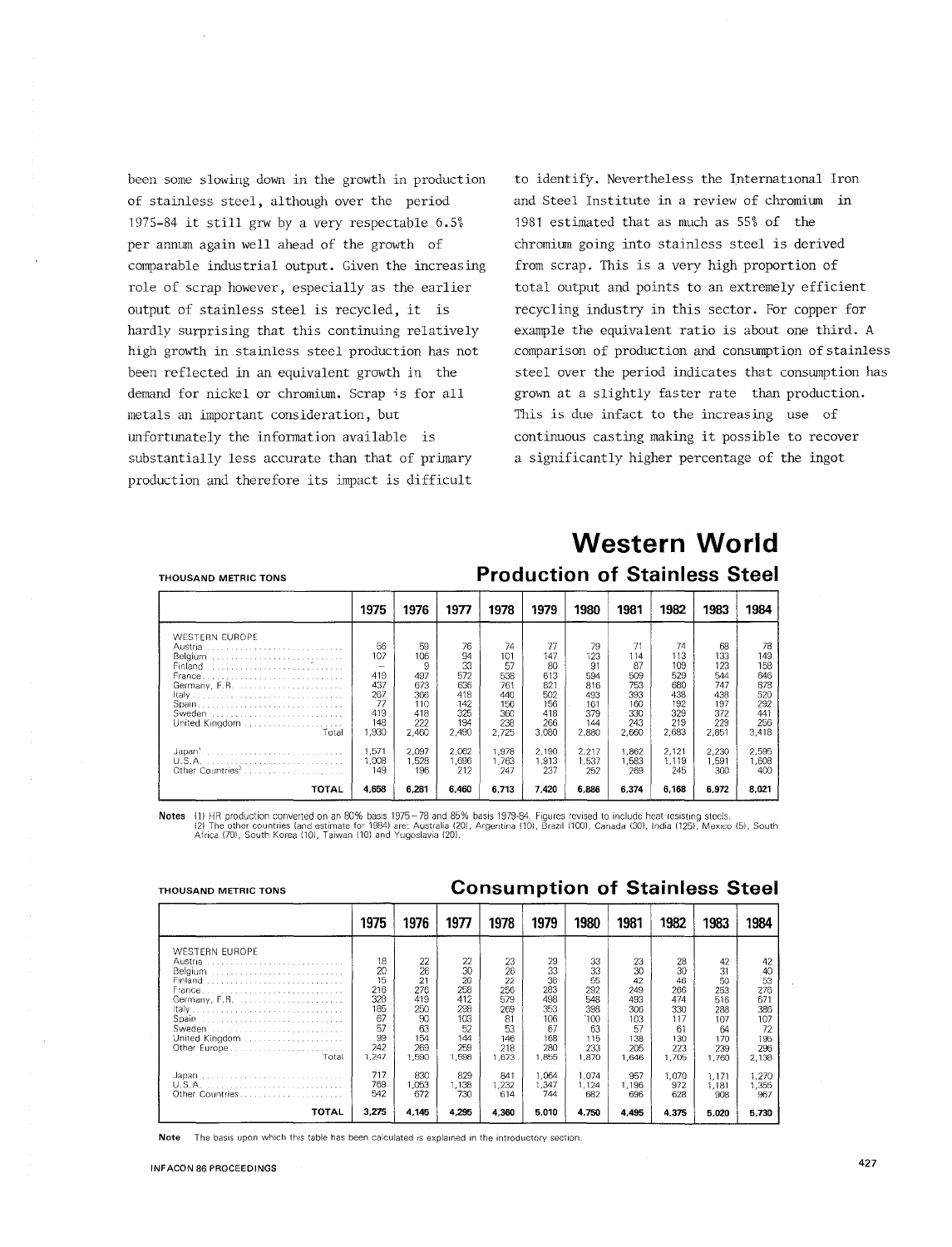as useable semis than was previously the case, and therefore the amount of new recycled scrap has paradoxically declined over the period, although and it must be assumed therefore that old scrap has grown in importance.

Elsewhere consumption of chromium is concentrated into chemicals, plating and refractory uses all of which have enjoyed either slow or no growth over the period under review and are likely to continue to do so. The prospect of tin-free steel using chromium as an alternative to tin plating has made comparativerly little impact so far, and with the likelihood now of a much lower tin price for the foreseeable future and relatively unlimited supply, there seems no reason why there should be any substantial switch to tin-free steel, particularly as the production

of chromium is highly dependant on countries whose political systems are somewhat unfashionable.

As has been noted, nickel is another metal whose fortunes are also closely linked to the stainless steel industry. The period since the high nickel prices of the early 1970's has been one of almost unrelieved gloom for the nickel industry. The fast growth in consumption, particularly in the stainless steel industry, during the early post war era, coupled to the low energy prices available encouraged the development of the lateritic ore bodies to produce ferronickel or nickel oxide sinter, class 2 material, rather than the more intensive development of the tradicional sulphide ore bodies, which had hitherto been used to produce mainly nickel metal. The result of this policy, in which most of the

|                                                                         | 1975         | 1976  | 1977  | 1978                     | 1979  | 1980         | 1981     | 1982  | 1983  | 1984        |
|-------------------------------------------------------------------------|--------------|-------|-------|--------------------------|-------|--------------|----------|-------|-------|-------------|
| <b>EUROPE</b>                                                           |              |       |       |                          |       |              |          |       |       |             |
| Austria                                                                 |              |       |       |                          |       | 0.5          | 1.0      | 2.0   | 2.0   | 2.0         |
| Finland                                                                 | 6.5          | 7.6   | 9.4   | 7.5                      | 11.5  | 12.8         | 13.3     | 12.6  | 14.8  | 15.3        |
| $France \ldots \ldots \ldots \ldots \ldots \ldots \ldots \ldots \ldots$ | 10.9         | 11.8  | 10.5  | 8.1                      | 2.6   | 9.8          | 10.1     | 7.4   | 4.9   | 4.9         |
|                                                                         | 14.8         | 16.5  | 9.6   | 14.9                     | 14.6  | 13.9         | 10.9     | 5.0   | 12.9  | 18.8        |
| Norway                                                                  | 37.1         | 32.7  | 38.2  | 23.7                     | 30.7  | 36.9         | 37.1     | 25.8  | 28.6  | 35.5        |
| United Kingdom                                                          | 37.3         | 33.1  | 23.2  | 21.4                     | 18.9  | 19.3         | 25.4     | 6.9   | 23.2  | 22.3        |
| Yugoslavia                                                              |              |       |       |                          | 78.3  |              | ú.       | 1.5   | 1.0   | 1.0<br>99.8 |
| Total<br><b>AFRICA</b>                                                  | 106.6        | 101.7 | 90.9  | 75.6                     |       | 93.2         | 97.8     | 61.2  | 87.4  |             |
| South Africa                                                            | 14.0         | 17.0  | 17.2  | 15.0                     | 20.4  | 18.1         | 17.2     | 17.3  | 18.4  | 18.4        |
| Zimbabwe                                                                | 9.0          | 14.6  | 16.7  | 15.7                     | 14.6  | 15.1         | 12.4     | 14.6  | 13.0  | 10.0        |
| Total                                                                   | 23.0         | 31.6  | 33.9  | 30.7                     | 35.0  | 33.2         | 29.6     | 31.9  | 31.4  | 28.4        |
| <b>ASIA</b>                                                             |              |       |       |                          |       |              |          |       |       |             |
| Indonesia                                                               |              | 3.6   | 4.9   | 4.4                      | 4.0   | 4.4          | 4.7      | 5.0   | 4.3   | 4.3         |
| Japan                                                                   | 78.0         | 94.8  | 93.9  | 79.2                     | 105.9 | 109.3        | 93.6     | 87.3  | 82.3  | 86.3        |
| Philippines                                                             | 9.4          | 14.3  | 19.3  | 18.7                     | 17.9  | 22.7         | 19.4     | 10.2  | 8.5   | 1.9         |
| <b>College College</b><br>Total                                         | 87.4         | 112.7 | 118.1 | 102.3                    | 127.8 | 136.4        | 117.7    | 102.5 | 95.1  | 92.5        |
| <b>AMERICA</b>                                                          |              |       |       |                          |       |              |          |       |       |             |
| Canada                                                                  | 157.8        | 168.2 | 152.0 | 104.1                    | 91.6  | 145.3        | 110.5    | 65.3  | 96.3  | 99.6        |
|                                                                         | 19.9         | 30.8  | 34.4  | 33.8                     | 40.1  | 40.1         | 44.3     | 40.8  | 30.7  | 30.7        |
| Brazil                                                                  | 2.3          | 2.1   | 2.5   | 2.2                      | 2.5   | 2.5          | 2.3      | 4.8   | 10.7  | 12.7        |
| Colombia                                                                | $\equiv$     | u.    | ÷     | $\overline{\phantom{0}}$ | ÷.    | -            | $\equiv$ | 1.5   | 13.1  | 16.6        |
| Dominican Republic                                                      | 26.9         | 24.4  | 24.9  | 14.3                     | 25.1  | 164          | 19.0     | 5.6   | 20.2  | 22.4        |
| Total                                                                   | 206.9        | 225.5 | 213.8 | 154.4                    | 159.3 | 204.3        | 176.1    | 118.0 | 171.0 | 182.0       |
| <b>AUSTRALASIA</b><br>Australia                                         | 32.9         | 39.9  | 34.1  | 37.3                     | 39.3  | 35.3         | 42.5     | 45.9  | 41.8  | 38.7        |
| New Caledonia                                                           | 52.8         | 38.2  | 283   | 19.9                     | 30.4  | 32.6         | 28.0     | 28.0  | 21.7  | 29.2        |
| Total                                                                   | 85.7         | 78.1  | 62.4  | 57.2                     | 69.7  | 67.9         | 70.5     | 73.9  | 63.5  | 67.9        |
| TOTAL                                                                   | 509.6        | 549.6 | 519.1 | 420.2                    | 470.1 | 535.0        | 491.7    | 387.5 | 448.4 | 470.6       |
| <b>OTHER COUNTRIES</b>                                                  |              |       |       |                          |       |              |          |       |       |             |
| Albania                                                                 | -            | ш.    | 3.7   | 4.0                      | 4.5   | 4.5          | 4.5      | 4.5   | 4.5   |             |
| Czechoslovakia                                                          |              | 3.5   | 4.0   | 4.0                      | 3.0   | 1.8          | 16       | 1.5   | 3.0   |             |
|                                                                         | 2.6          | 2.8   | 2.8   | 3.0                      | 3.0   | 3.0          | 2.8      | 3.0   | 3.0   |             |
| Poland                                                                  | 2.5          | 2.2   | 2.2   | 2.1                      | 2.0   | 1.8          | 1.5      | 0.7   | 0.3   |             |
| U.S.S.R.                                                                | 143.0        | 151.0 | 155.0 | 160.0                    | 160.0 | 165.0        | 170.0    | 190.0 | 192.0 |             |
| Cuba                                                                    | 18.5         | 18.4  | 18.6  | 18.3                     | 19.1  | 20.0         | 20.9     | 21.0  | 21.0  |             |
| China                                                                   | -            | 9.0   | 10.0  | 10.0<br>—`               | 11.0  | 11.0         | 12.0     | 12.5  | 13.5  |             |
| Other                                                                   | 7.5<br>174.1 | 186.9 | 196.3 | 201.4                    | 202.6 | 0.6<br>207.7 | 213.3    | 233.2 | 237.3 |             |
| Total<br><b>WORLD TOTAL</b>                                             | 683.7        | 736.5 | 715.4 | 621.6                    | 672.7 | 742.7        | 705.0    | 620.7 | 685.7 |             |

### **NICKEL**  THOUSANDMETRICTONS **World Smelter-Refinery Production**

This table includes production of smelter products such as ferro nickel and nickel oxides as well as fully refined nickel.

Notes 1. Excludes nickel oxide from April 1983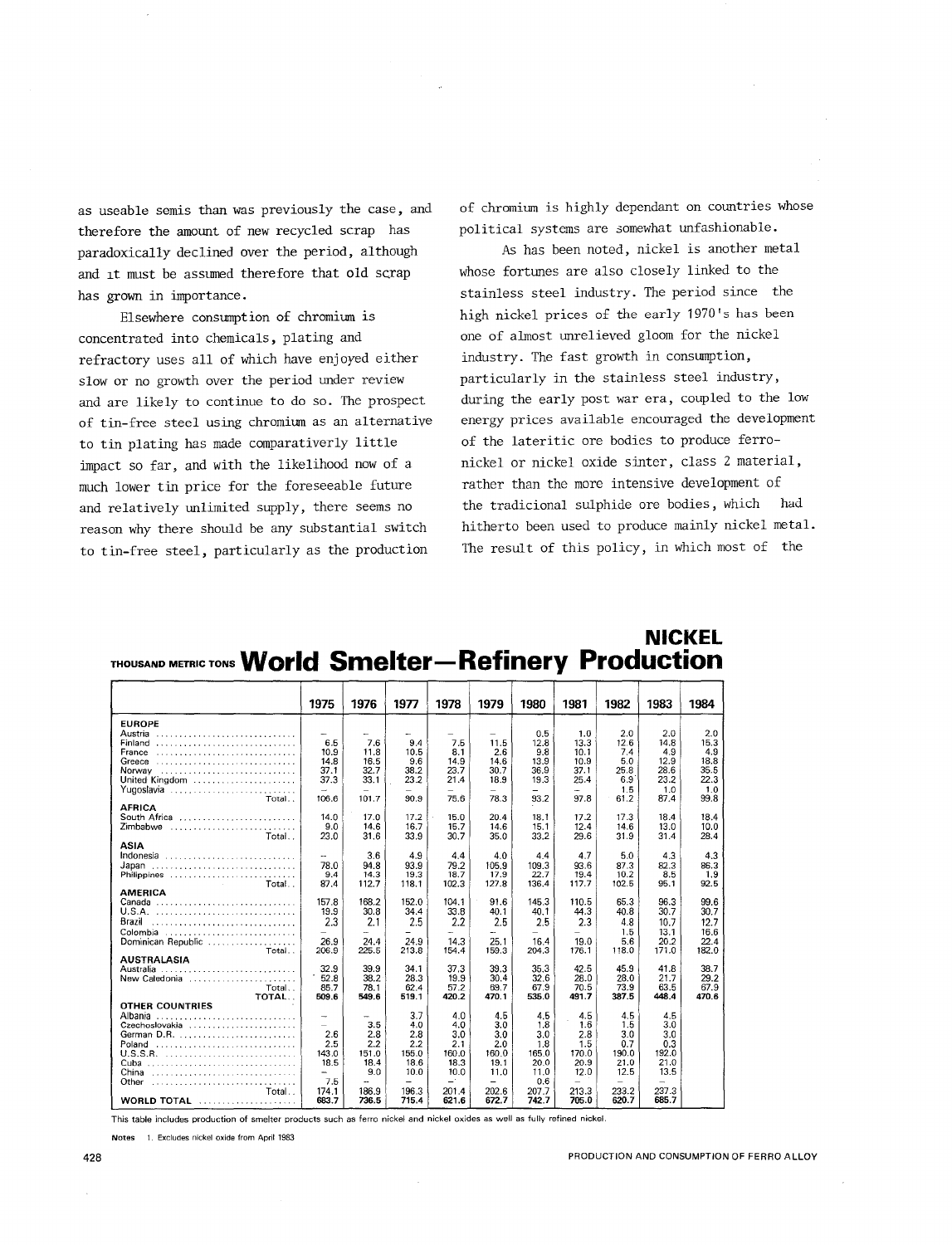major nickel companies participated, led to a substancial increase in capacity in the early seventies, a great deal of which became uneconomic after the oil price increase in 1973, and some of which has subsequently been closed in meantime. Output of nickel in the form of refined nickel, ferro-nickel and nickel oxide sinter has grown only very slowly over the period and, apart from the new capacity coming on stream in Brazil, output is now generally concentrated in the traditional producing areas. As far as the steel industry is concerned the bulk of nickel produced is consumed in stainless steel and special steels both of which have enjoyed reasonably fast growth rates throughout the period, but although it is difficult to pin numbers on the effect of secondary recovery, as has already been noted that there has been a growing use of scrap by the stainless steel industry, which in turn has depressed the demand for new metal.

The emergence of new nickel producers has of course meant that the once dominant position of Inco has been further eroded so that by their own estimate they controlled less than 30% of the

market in 1982, compared with over 40% a decade earlier. Again this increasing diversity of supply has added to the difficulty of maintaining producer price at a time of falling demand, and the nickel prices quoted by Inco throughout much of the period were significantly discounted by other producers, leading in fact to the unprecedented move by this company of dropping their producer price quotation altogether for a short period beginning in July  $1977$ . This in turn created the climate for a tenninal market for nickel, which the London Metal Exchange contract for nickel metal has filled successfully. Trading began in 1980 and seems now to be an established feature of the non-ferrous metal markets.

Molybdenum is also a metal for which the steel industry is the major market. Here however the last ten years have seen quite a dramatic change in the fortunes of the metal itself and in particular of the principle producers. It is possible that had the price of copper been more attractive over this period the copper producers would have paid less attention to molybdenum than

|                                                           | 1975                                                         | 1976                                | 1977                                     | 1978                                  | 1979                                       | 1980                                        | 1981                                       | 1982                                       | 1983                                      | 1984                                       |
|-----------------------------------------------------------|--------------------------------------------------------------|-------------------------------------|------------------------------------------|---------------------------------------|--------------------------------------------|---------------------------------------------|--------------------------------------------|--------------------------------------------|-------------------------------------------|--------------------------------------------|
| ASIA                                                      |                                                              |                                     |                                          |                                       |                                            |                                             |                                            |                                            |                                           |                                            |
| Japan<br>Philippines                                      | 0.1                                                          | 0.1                                 | 0.1                                      | 0.1<br>0 <sub>1</sub>                 | 0.2<br>0.1                                 | 0.2<br>0.1                                  | 0.2<br>0.1                                 | 0.1<br>0.1                                 | 0.1                                       | 0.1                                        |
| South Korea                                               | 0.1                                                          | 0.1                                 | 0.1                                      | 0.2                                   | 0.2                                        | 0.3                                         | 0.5                                        | 0.4                                        | 0.1                                       |                                            |
| Turkey                                                    |                                                              |                                     |                                          |                                       |                                            | 0.1                                         | 0.1                                        | 0.1                                        | 0.1                                       |                                            |
| Total.<br>AMERICA                                         | 0.2                                                          | 0.2                                 | 0.2                                      | 0.4                                   | 0.5                                        | 0.7                                         | 0.9                                        | 07                                         | 0.3                                       | 0.1                                        |
| Canada<br>Chile<br>Mexico<br>Peru<br>Total                | 13.0<br>48.1<br>9.1<br>0.7<br>70.9                           | 14.5<br>51.4<br>10.9<br>0.5<br>77.3 | 15.6<br>55.5<br>10.9<br>-<br>0.6<br>82.6 | 14.3<br>59.8<br>13.2<br>0.7<br>88.0   | 10.2<br>65.3<br>13.6<br>0.1<br>1.2<br>90.4 | 15.2<br>68.4<br>13.7<br>0.5<br>2.7<br>100.5 | 16.8<br>63.5<br>15.4<br>0.5<br>2.6<br>98.8 | 14.3<br>38.3<br>20.0<br>5.2<br>2.9<br>80.7 | 9.7<br>12.6<br>15.3<br>5.9<br>2.6<br>46.1 | 10.8<br>46.9<br>16.9<br>4.1<br>3.1<br>81.8 |
| <b>OCEANIA</b><br>Australia                               | -                                                            | -                                   | -                                        |                                       |                                            | 0.1                                         | 0.1                                        | 0.1                                        | 0.1                                       |                                            |
| TOTAL                                                     | 71.1                                                         | 77.5                                | 82.8                                     | 88.4                                  | 909                                        | 101.3                                       | 99.8                                       | 81.5                                       | 46.5                                      | 81.9                                       |
| OTHER COUNTRIES<br>Bulgaria<br>Mongolia<br>China<br>Other | $\mathbf{r}$<br>$\ddot{\phantom{0}}$<br>9.1<br>$\sim$<br>. . | 0.2<br>. .<br>9.3<br>1.5<br>$\sim$  | 0.2<br>. .<br>9.7<br>1.5<br>. .          | 0.2<br>0.2<br>9.9<br>2.0<br>$\cdot$ . | 0.2<br>0.2<br>10.2<br>2.0                  | 0.2<br>0.5<br>10.4<br>2.0<br>. .            | 0.2<br>0.7<br>10.7<br>2.0                  | 0.2<br>0.7<br>11.0<br>2.0                  | 0.2<br>0.7<br>11.0<br>2.0<br>$\sim$       |                                            |
| Total<br><b>WORLD TOTAL</b>                               | 9.1<br>80.2                                                  | 11.0<br>88.5                        | 11.4<br>94.2                             | 12.3<br>100.7                         | 12.6<br>103.5                              | 13.1<br>114.4                               | 13.6<br>113.4                              | 13.9<br>95.4                               | 13.9<br>60.4                              |                                            |

**MOLYBDENUM**  THOUSAND METRIC TONS **World Mine Production** 

This table shows the recoverable molybdenum content of ores and concentrates produced.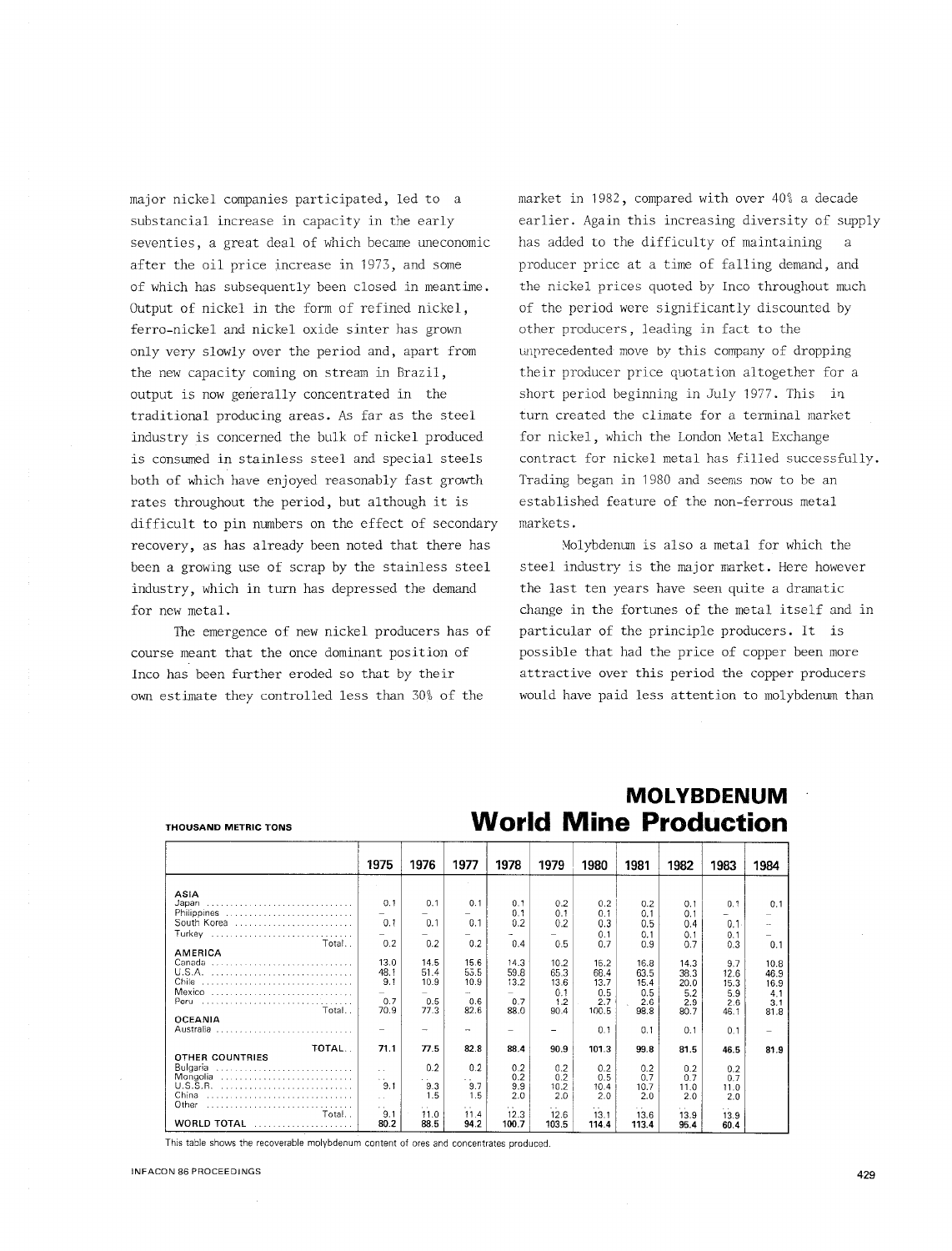was the case. Nevertheless it is clear that even in this situation the production of molybdenum as a byproduct of copper mining would have grown substantially over this period, to the point where it posed a significant threat to the primary molybdenum mining industry in the United States. As a by-product of course the costs of producing molybdenum from the major porphry copper deposits in the Andies and in Mexico are substantially lower than the Climax operations in Colorado, although it is generally assumed that output from the latter command a premium price in the marketplace due to low level of impurities. In the period upto 1975 the United States and in particular the Climax operations of Amax were the biggest producers of molybdenum and indeed accounted for well in excess of 60% of global production. From then onwards however US production although peaking at a level of 68,000 tons in 1980 has accounted for significantly smaller share of total output and we reached the almost unprecedented situation in 1983 when Chilean output was for the first time ahead of that of the United States. In 1984 this situation was reversed, but Chilean production remains substantial, and if their copper output grows according to plan, and experience suggests that it will, and molybdenum continues to be available in the ore as a useful by-product, then Chilean molybdenum production will almost certainly exceed 25,000 tons per annum in the fairly near future. Although there has been a dramatic shift in production within the American continent, so far, very little molybdenum has been produced elsewhere in the western world, although recently the new Sar Chesmeh min2 in Iran has also featured molybdenum as a by-product. The collapse of the dominant Climax position in molybdenum took place very much more rapidly than the comparable although earlier, demise of Inco as the overwhelming nickel producers, and in both cases the industry has now been left without a firm price maker and indeed without the marketing leadership that both companies provided for so many years. This leadership meant that substantial

uses for both nickel and molybdenum, in contrast to some of the other non-ferrous metals, where the ownership of both producing and consuming companies was sufficiently diverse to make it impossible for one company alone to justify any substantial expenditure in this area, much of which would inevitably benefit rival producers. Without this leadership it seems reasonable to suppose that the growth in consumption of both metals may be slower in the future than would otherwise have been the case. At first sight this does not seem to be the case for tungsten where production is wide

sums were spent on developing new markets and new

spread. Nevertheless if we were to characterise China as a single producer, and given the central control of production within the Chinese economy, this is a reasonable inference, then the Chinese have certainly been the dominant influence in the tungsten market in the past two decades. Although accurate figures are not available, using chinese exports as a guide, it seems very likely that they account for at least a third of world output. Soviet production is also significant but estimates indicate that it has remained at about 10,000 tons per annum for quite sometime. Elsewhere production is widely spread and no country accounts for more than 15% of total western world output. Small quantities of tungsten ore produced as a byproduct and about 10% as a co-product, usually of tin mining, which until the collapse of the International Tin Council Buffer Stock last year had been a bouyant industry. If as is expected tin output is cut back sharply there will presumably be a further decline in tungsten output in addition to that created by the closure latterly of a number of small operations particularly in Canada and the United States. Since there appear to be no obvious new end-use which will stimulate growth and lead to an expansion in output for this metal, western world production at least is likely to continue to decline.

The demand for the tungsten is influenced increasingly by factors outside of the steel industry and consumption as an alloy metal,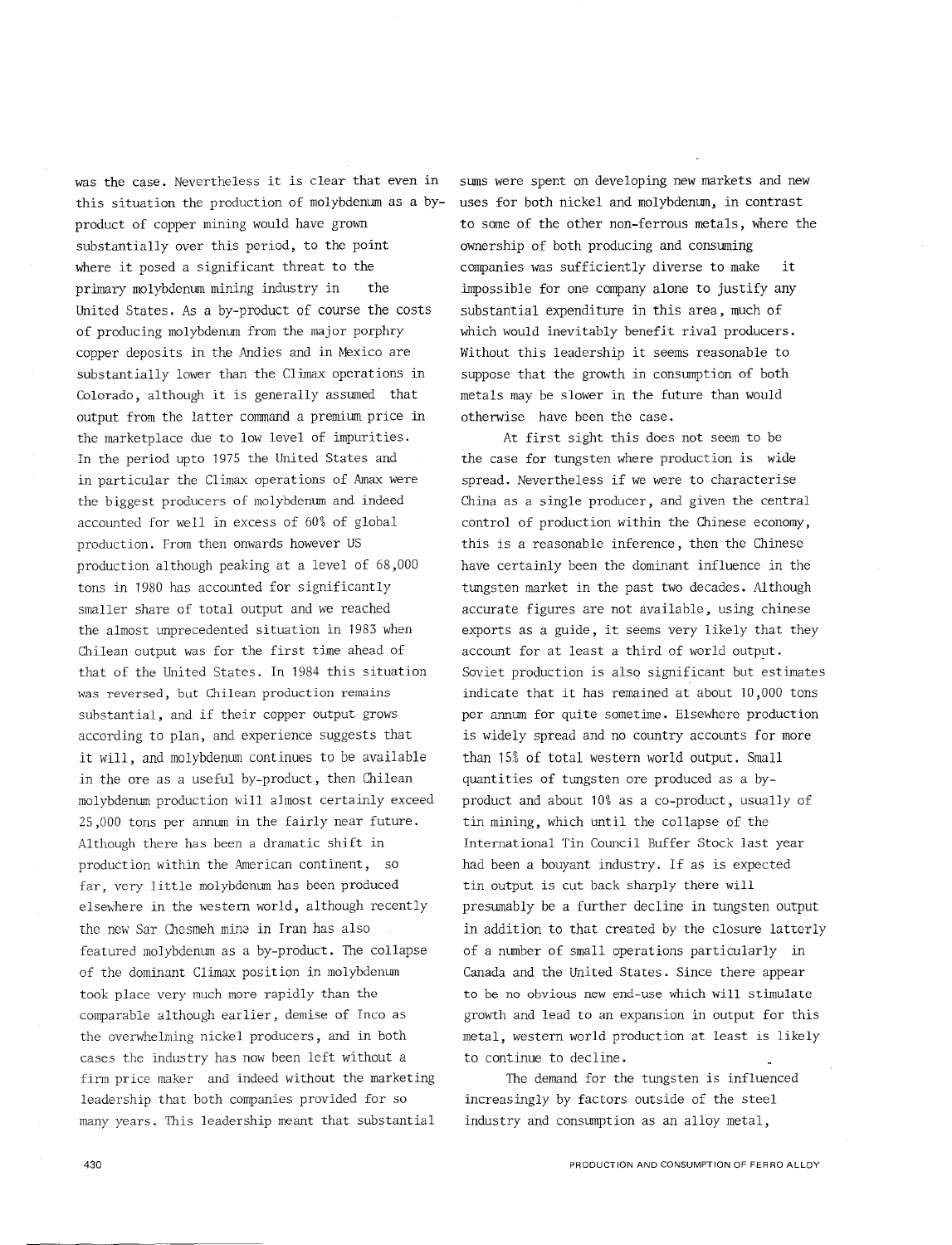## **TUNGSTEN World Mine Production METRIC TONS**

|                                                                                                | 1975                                                                | 1976                                                                 | 1977                                                                | 1978                                                                  | 1979                                                               | 1980                                                                 | 1981                                                                | 1982                                                              | 1983                                                             | 1984                                                                              |
|------------------------------------------------------------------------------------------------|---------------------------------------------------------------------|----------------------------------------------------------------------|---------------------------------------------------------------------|-----------------------------------------------------------------------|--------------------------------------------------------------------|----------------------------------------------------------------------|---------------------------------------------------------------------|-------------------------------------------------------------------|------------------------------------------------------------------|-----------------------------------------------------------------------------------|
| <b>EUROPE</b><br>Austria<br>France<br>Portugal<br>Spain<br>Sweden<br>United Kingdom<br>Total   | 619<br>1 4 2 4<br>351<br>143<br>11<br>2 5 4 8                       | 541<br>904<br>1 268<br>329<br>194<br>11<br>3 2 4 7                   | 1 1 1 6<br>933<br>1 006<br>308<br>199<br>86<br>3 648                | 1 179<br>868<br>1 106<br>358<br>381<br>74<br>3 9 6 6                  | 1 4 9 6<br>500<br>1 3 8 7<br>394<br>319<br>75<br>4 171             | 1 4 9 5<br>577<br>1 578<br>446<br>327<br>40<br>4 4 6 3               | 1 1 6 2<br>591<br>1 3 9 7<br>437<br>365<br>40<br>3 9 9 2            | 1 3 3 5<br>727<br>1 4 6 8<br>556<br>349<br>40<br>4 475            | 1 408<br>832<br>1 1 8 8<br>521<br>365<br>40<br>4 3 5 4           | 1 400<br>625<br>1 400<br>600<br>388<br>40<br>4 4 5 3                              |
| <b>AFRICA</b><br>Namibia<br>Rwanda<br>Uganda<br>Zaire<br>Zimbabwe<br>Total                     | 8<br>391<br>124<br>271<br>43<br>837                                 | 10<br>654<br>124<br>272<br>29<br>1 0 8 9                             | 169<br>663<br>124<br>193<br>136<br>1 285                            | 169<br>566<br>124<br>167<br>147<br>1 173                              | 185<br>580<br>62<br>127<br>125<br>1 079                            | 169<br>538<br>56<br>72<br>102<br>937                                 | 169<br>281<br>56<br>136<br>103<br>745                               | ×.<br>-<br>324<br>136<br>41<br>501                                | 231<br>÷<br>120<br>38<br>389                                     | 300<br>120<br>40<br>460                                                           |
| ASIA<br>Burma<br>India<br>Japan<br>Malaysia<br>South Korea<br>Thailand<br>Turkev<br>Total      | 227<br>21<br>870<br>154<br>2 4 4 1<br>1 7 7 4<br>5 487              | 136<br>25<br>922<br>86<br>2 628<br>2 0 5 5<br>10<br>5 8 6 2          | 214<br>24<br>874<br>143<br>2 786<br>2 2 0 4<br>11<br>6 25 6         | 354<br>23<br>878<br>109<br>2 601<br>3 186<br>8<br>7 159               | 472<br>21<br>845<br>79<br>2 569<br>1827<br>147<br>5 9 6 0          | 494<br>52<br>757<br>54<br>2 571<br>1 654<br>111<br>5 6 9 3           | 494<br>31<br>756<br>54<br>2 643<br>1 654<br>105<br>5 7 3 7          | 416<br>30<br>635<br>56<br>2 2 3 4<br>861<br>83<br>4 3 1 5         | 397<br>18<br>486<br>56<br>2 2 9 4<br>660<br>62<br>3 973          | 400<br>20<br>475<br>4<br>3 193<br>892<br>$\boldsymbol{\lambda}$<br>104<br>5 0 8 8 |
| <b>AMERICA</b><br>Canada<br>Argentina<br>Bolivia<br>Brazil<br>Mexico<br>Peru<br>Total          | 1 1 7 2<br>2 9 2 7<br>98<br>2 1 2 6<br>1 304<br>314<br>659<br>8 600 | 1 7 1 9<br>3 0 1 7<br>106<br>2 509<br>1 3 3 6<br>266<br>669<br>9 622 | 1 6 1 4<br>3 087<br>79<br>2 4 3 5<br>1 607<br>216<br>596<br>9 6 3 4 | 2 2 8 9<br>3 5 3 9<br>110<br>2 4 6 3<br>1 536<br>265<br>659<br>10 861 | 1 627<br>3 4 1 4<br>67<br>2 4 6 4<br>1 534<br>285<br>638<br>10 029 | 3 1 7 8<br>2 7 3 8<br>40<br>2 6 6 2<br>1 504<br>211<br>583<br>10 916 | 1 994<br>3 5 4 5<br>57<br>2 7 3 5<br>2 0 2 2<br>69<br>521<br>10 943 | 2 403<br>1 575<br>21<br>2 5 3 4<br>2 0 63<br>99<br>654<br>9 3 4 9 | 893<br>1 0 1 6<br>41<br>2 046<br>1 0 5 7<br>90.<br>730<br>5 873  | 3 4 3 2<br>1 300<br>80<br>2 5 9 0<br>1 100<br>90<br>747<br>9 3 3 9                |
| <b>OCEANIA</b><br>Australia<br>New Zealand<br>Total                                            | 1 4 9 7<br>1 497                                                    | 1 989<br>1 989                                                       | 2 3 5 8<br>6<br>2 3 6 4                                             | 2 707<br>10<br>2 7 1 7                                                | 3 193<br>17<br>3 2 1 0                                             | 3 575<br>21<br>3 5 9 6                                               | 3 5 1 7<br>17<br>3 5 3 4                                            | 2 6 18<br>16<br>2 6 3 4                                           | 2 0 1 5<br>10<br>2 0 2 5                                         | 1843<br>10<br>1853                                                                |
| TOTAL<br>OTHER COUNTRIES<br>Czechoslovakia<br>China $2$<br>North Korea<br>Total<br>WORLD TOTAL | 18 9 69<br>80<br>9 0 4 0<br>11 340<br>2 460<br>22 920<br>41 889     | 21809<br>80<br>9 040<br>16 257<br>2 4 6 0<br>27 837<br>49 646        | 23 187<br>80<br>9 2 8 0<br>10 785<br>2 4 6 0<br>22 605<br>45 792    | 25 876<br>80<br>9 600<br>14 433<br>2 4 6 0<br>26 573<br>52 449        | 24 449<br>80<br>9800<br>16 891<br>2 4 6 0<br>29 231<br>53 680      | 25 605<br>80<br>9 800<br>16 177<br>2 4 6 0<br>28 517<br>54 122       | 24 951<br>80<br>10 000<br>21 283<br>2 4 6 0<br>33 823<br>58 774     | 21 274<br>80<br>10 150<br>8 8 7 2<br>2 4 6 0<br>21 562<br>42 836  | 16 614<br>80<br>10 150<br>8 8 7 2<br>2 4 6 0<br>21 562<br>38 176 | 21 193                                                                            |

**This table shows the tungsten content of ores and concentrates produced.** 

**Notes 1. Estimated 2. Exports only** 

although still important, accounts for only about one fifth of the total demand. More than half of all the consumption of tungsten is used as an hardening agent in the tungsten carbides. Given the relatively slow growth in the demand for metal in general the improved technology leading to less machining of parts it is not surprising that demand has been at best static, and is likely to remain so. A renewed growth in the use of tungsten carbides for either mining of drilling, or both, would stimulate demand, but this does not appear likely in the short term. Demand for tungsten in special steels and in superalloys is small and again unexciting as a prospect for growth.

Tungsten is the only one of the ferro-alloys which is presently the subject of an international study group, in this case under the auspices of the United Nations Commission for Trade and Development, UNCTAD. This body has not attempted to promote consumption of this metal nor to iron out price movements, although it has established a price indicator to which reference can be made in contracts and other commercial dealings. Tungsten prices are however some of the most volatile of all metal prices due in part to the unpredictability of the Chinese, but also to the absence of a terminal market creating a universally acknowledged pricing basis. With the demise of the International Tin Council Buffer Stock it seems